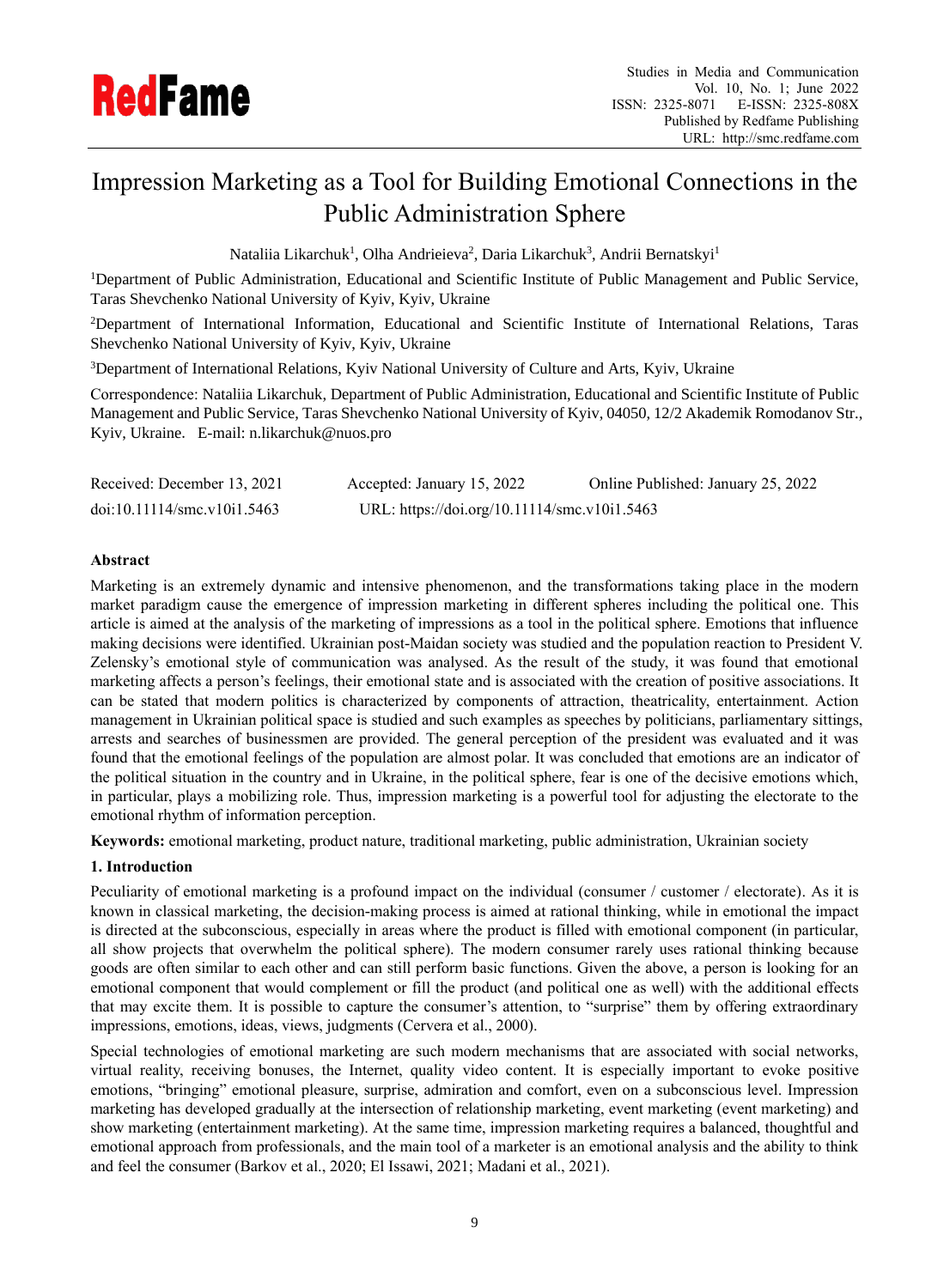In modern conditions, impression marketing is becoming not only one of the modern concepts of marketing, which is characterized by the latest technologies to influence consciousness, but also the modern idea of management and style of achieving the goal. The emotions lead to intermediate effects including the following: changes in attention; "shift" of social, informational, temporal and normative concentration and fixation; fluctuations in the level of citizens' confidence. It is emotions that influence making decisions because they adjust the sphere of attention, for example, positive emotions increase attention because they focus on abstract information and general principles (positive emotions signal a person about safety, security, satisfaction of his needs); negative emotions, on the contrary, narrow the attention, because people focus on the little things that demonstrate the instability of the situation. Emotions may influence making decisions because people focus on "information as mood" (personality state). It is interesting that emotions influence making decisions because they stimulate the degree of mental information processing (the ability to think). The factor influencing this process is level of human confidence, namely: emotions with a "deep degree of confidence" (anger); emotions with a "low degree of confidence" (fear) which lead to the systematic processing of information, when there is no confidence, and therefore, doubts about the decision are present.

As already mentioned, impression marketing is a tool for building an emotional connection between the producer of goods and the consumer (the electorate). The basis of emotional marketing is emotional intelligence and the ability to perceive feelings, generate them, and not only understand emotions, but also manage them. Emotional intelligence involves the ability to properly assess and influence the situation, intuitively feel what other people want, know their strengths and weaknesses, and be "charming, attractive, stress-resistant and adaptive" (Hobbs, 2021). In addition, emotional marketing is associated with the creation of positive associations, and this is a very complex creative process because people have different preferences that may change over time. It concerns emotional benefits, not the needs associated with a high degree of personification of marketing efforts to ensure the emotional marketing effect (Hobbs, 2021). There is a universal key to understanding the "satisfaction" of consumer emotions and it is the interrelation of expectation and result since marketing is designed to make a person happy. Marketers try to take into account all the wishes of consumers and emotional marketing makes it possible to win such a factor as sympathy, which is extremely important in the political sphere. In addition, in a competitive environment, marketers (especially political technologists) work with the audience attention.

The main purpose of the article consists of two tasks. The first one is to reveal the essence of emotional marketing, and the second one is to analyze the marketing of impressions as a tool for building direct emotional connections in the political sphere.

#### **2. Methods**

To achieve the goal of this study, the analysis of different views on the effect of emotion on human behavior was conducted. It can be stated that emotions affect human behavior by changing it, but they are also used to achieve the desired perception of decisions. There are three types of emotions that influence making decisions. Among them, there are integral emotions, which are directly related to decision-making. Random emotions are related to current mood, which people use to build thoughts, reasoning, judgments, and the political mood is an important tool for influencing the behavior of society. Situational or objective emotions have a differentiated orientation and suggest, convey and outline a person's attitude to a particular phenomenon (Petranova & Rysová, 2020).

The R. Plutchik's (1970) approach is considered which consists in the idea that out of a large number of emotions, a person should choose one and, through appropriate technologies, work with it. Special attention was paid to approaches to the emotion of fear. The authors support the opinion that fear (the most important emotional state for politics), humiliation and hope are the emotions that determine the masses behavior. D. Moisi (2009) created the theory of mass emotions where a set of shades and halftones of fear, hope and humiliation becomes emotions culture.

Emotional marketing technologies intersect with technologies of event marketing, show marketing, advertising and PR. Such combination allows to unobtrusively get positive impressions, feelings, excitement, self-affirmation, self-expression for a long time, feel the significance of the "purchased product". Emotional marketing involves an in-depth analysis of the market, which takes into account the mood and emotional trigger of a person through previous experience; penetration into human needs and interests; ideas about the client's emotions; understanding of what is expected from them (Burukin et al., 2021). Emotional marketing technologies affect not only instant emotions but also works with a sense of nostalgia. That is, emotional marketing evokes a sense of change in time, which is reflected through the specific cultural codes and traditions that are different for each country (Moisi, 2009). In this context, the specifics of post-Maidan society were studied and Ukrainian post-Maidan realities were characterized for a more precise assessment of the Ukrainian electorate.

The analysis of the reaction of the population to the emotional style of communication of President V. Zelensky was conducted based on the research by O. Zlobina and Ye. Blyzniuk (2021). The data on basic and derivative emotions evoked by President Zelensky in the population was provided.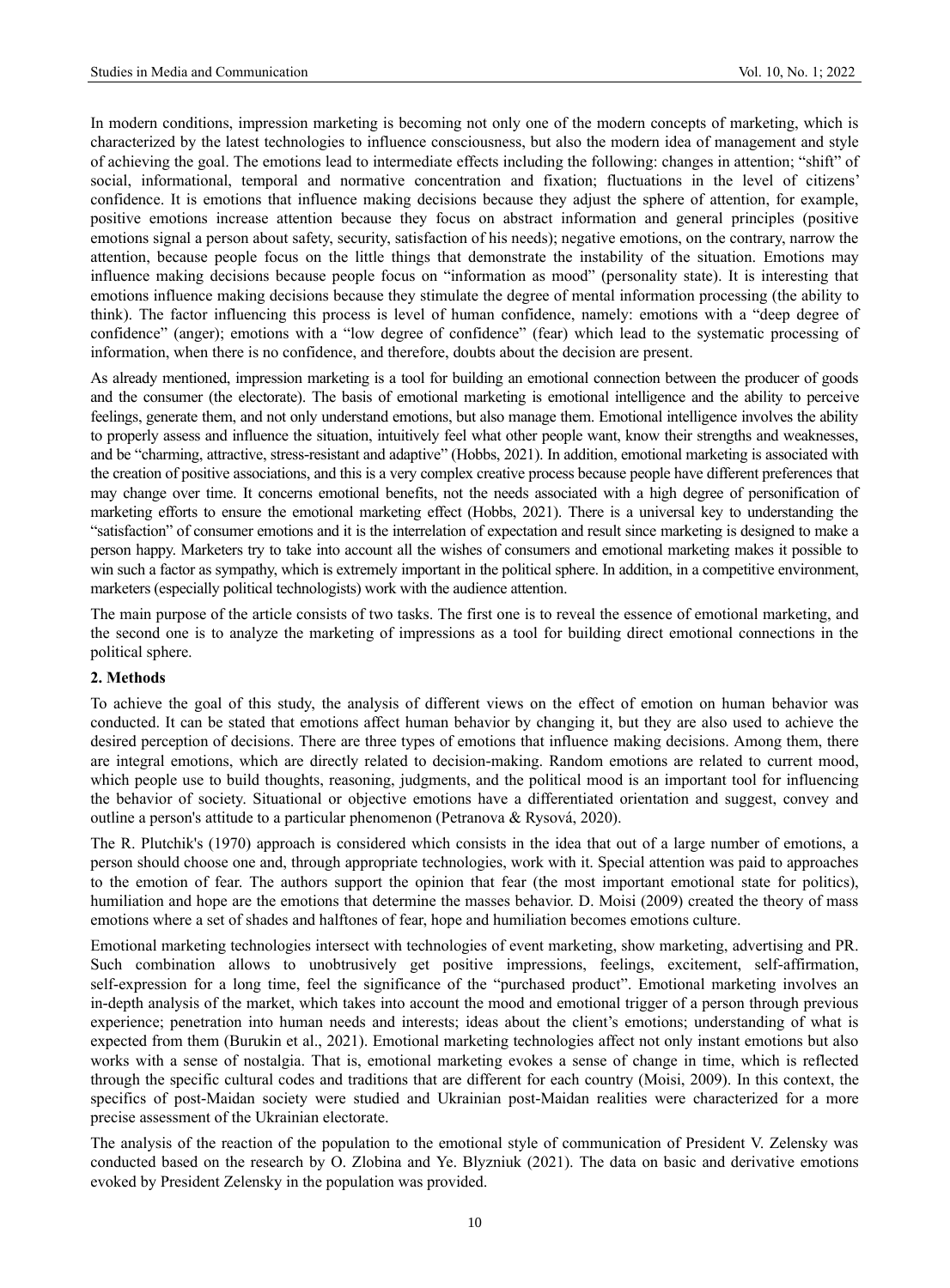## **3. Results and Discussion**

The whole emotional sphere is inherent in politics and is its driving force and the motivational mechanism that manifests itself in the political activities of parties and leaders (Lebedynets & Zhurakivska, 2021). Experienced marketers, especially in politics, "work" with basic emotions: fear, joy, sadness, surprise, anger, disgust (Rejkowski, 1968). Usually, emotions do not appear accidentally, they have certain causes and change according to certain rules, knowing which allows marketers to manage, recognize, interpret the relationship of emotions and behavior and reconstruct further development of emotional states.

However, "games" on emotions are not a Ukrainian trend, but a global one. If in the previous election campaigns the slogan of domestic politics was "vote with the heart", the motto of the last election campaigns was "let's create emotions together". Today, political technologists "trade" dreams, experiences and emotions, range from "Disneyland" to "selling" politicians. They are particularly engaged in emotionally profound influence on personality. In impression marketing technologies, the impact is directed at the subconscious, especially in the area where the product is filled with an emotional component: political show projects, which overwhelm the Ukrainian media sphere, image creation, advertising, Internet, PR (Tanrikulu, 2021).

Modern consumer of a political product is looking for an emotional component that would complement or fill the product with an additional effect, excite them. It is possible to capture the consumer's attention, to "surprise" them by offering extraordinary impressions, emotions, ideas, views, judgments (Burukin et al., 2021). People want to be entertained, so comedians (for example, D. Trump, V. Zelensky) are being elected presidents. That is, the electorate is not serious about everything and lives under the motto "everything that does not entertain us is uninteresting and boring". The key "traders" of emotions are TV people: owners of the media space, film actors, pop stars, athletes, celebrities, political experts, consultants, journalists, bloggers. In Ukrainian political realities, political experts, analysts, consultants, and political technologists cultivate and produce their stardom and recognition, creating ratings of media popularity and "throwing" it out on social networks. Therefore, modern politics is characterized by total "game" components of attraction, theatricality, entertainment, carnival and showmanship.

Special technologies of emotional marketing are such modern mechanisms that are related to social networks, virtual reality, receiving bonuses, the Internet, video content. It is especially important to evoke positive emotions, "bringing" emotional pleasure, surprise, admiration and comfort, even on a subconscious level. Therefore, if something emotional is imposed on the audience, it can be manipulative component of political technology. In this context, it is worth mentioning anti-advertising on social networks, which appeals to emotions. According to experts, emotions are a "lousy adviser", and to be guided by them when choosing the president, members of parliament is unacceptable (Hemker et al., 2021; Hobbs, 2021; Plutchik, 1970).

The "satisfaction" of consumer emotions can be understood as the relation between expectation and result. Marketers try to take into account all the wishes of consumers so that the emotional marketing makes it possible to win such a factor as sympathy. In addition, in a competitive environment, marketers, and especially political technologists, work with the attention of the audience. It is clearly reflected in the Ukrainian election campaigns (presidential – 2018, parliamentary – 2019 and local – autumn 2019) through the creation of an advertising product, because political advertising mobilizes political behavior by informing and stimulating certain emotional states. Political advertising, which is designed for human emotions, concentrates on the dynamic nature of slogans that help identify a person with a political entity. In particular, admiration / increased impulsiveness, interest / curiosity and an attractive story which is created with help of storytelling technology, feelings of happiness, use of negative emotions, hope for the best (election of the person voted for, awareness of pride leader), the state of urgency (proposal in time) – surprise / admiration, a sense of belonging to something / someone (increased motivation), guilt, awareness of importance / significance / value for others are all this affects the use of various technologies in emotional marketing (Madani et al., 2021).

In our opinion, the technology of emotional marketing in the political sphere is action management. Therefore, a special role in the political sphere is given to emotions as a result of assessing the situation: a person's assessment of opportunities, meeting their needs, which depend on internal conditions. An experienced person "connects" emotions with a specific political situation that they understand. Thus, according to the Polish scholar J. Rejkowski (1968), "the relationship between political events, the causal links between factors of ideological, social and economic nature, are so complex that their combination together exceeds the dilettante's capabilities". This situation contributes to the dominant emotional attitude to certain events. The modern Ukrainian political space is full of examples of the influence of emotions on politics, such as speeches by politicians, parliamentary sittings, hostage-taking, arrests and searches of businessmen, officials, individual politicians, and the undermining of political party headquarters (Bondarenko et al., 2021; Zlobina & Blyzniuk, 2021).

For a large number of Ukrainians, the attitude to representatives of Ukrainian politics, from the first president of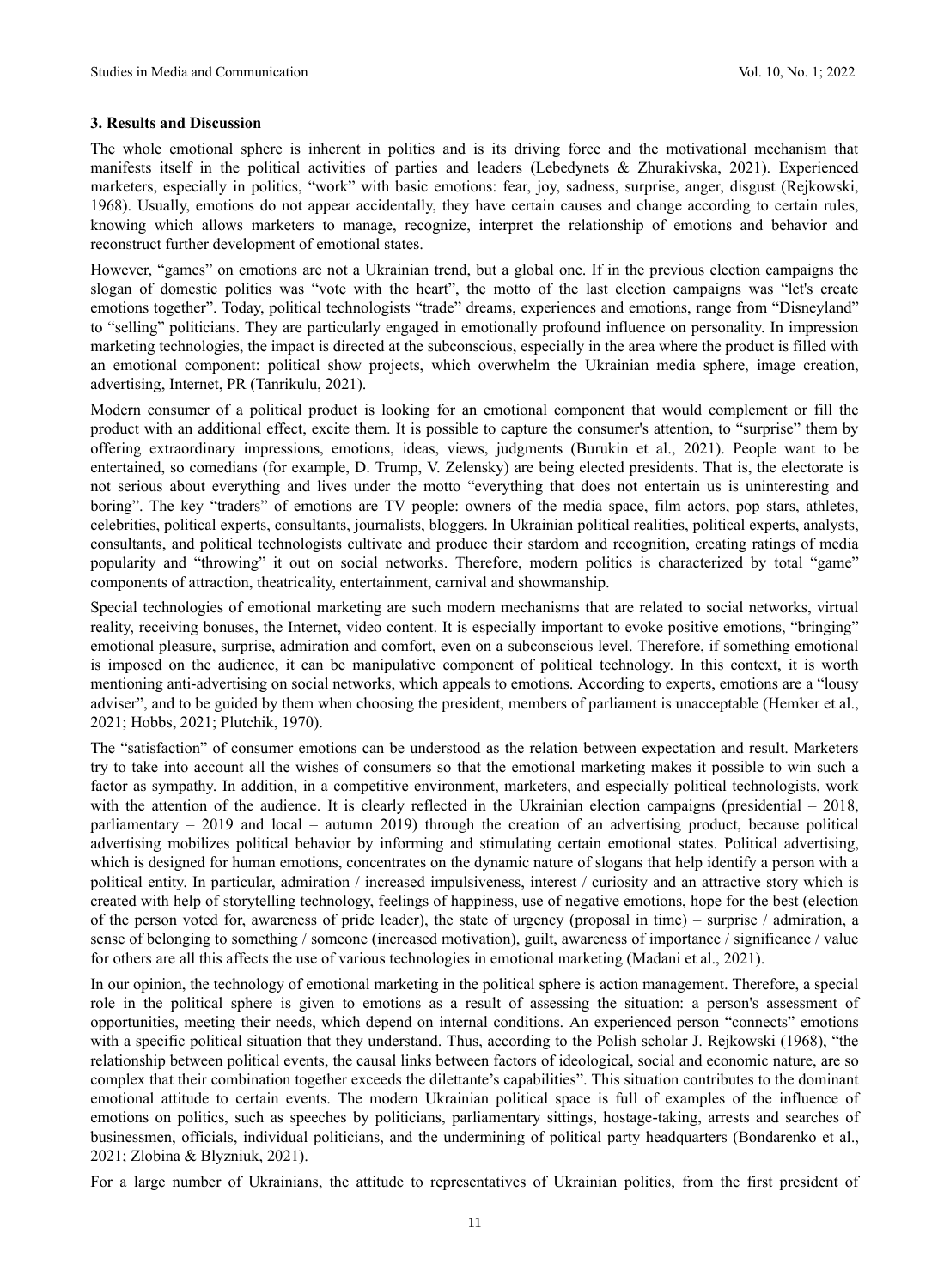Ukraine to the last (L. Kravchuk, L. Kuchma, V. Yushchenko, V. Yanukovych, P. Poroshenko, V. Zelensky) is "emotionally charged". We mean such emotional states of people as interest, surprise, distrust, fear, anger, anxiety, shame, contempt or disappointment. But the emotions associated with unfulfilled expectations from presidential, parliamentary or local campaigns most often arise in Ukrainian society, especially in post-Maidan Ukraine. All, without exception, the presidents of Ukraine, in our opinion, have not left or will not leave Ukrainians indifferent to their personalities. One of the most emotionally charged political figures is the current President of Ukraine V. Zelensky. It is interesting that the emotional interaction with the electorate preceded its acquisition of official status and was built, during many years of its acting communication. This may be stated considering the series "Servant of the People", where the protagonist both in the series and in real life became president. The status has changed, but the emotional connection still remains one of the president's strengths. As an example, the president's New Year's greetings may serve, where there were more emotions than the official data.

We would like to offer research material of Gradus Research, which through an online panel by self-filling questionnaires in a mobile application conducted an analysis of the reaction of the population to the emotional style of communication of President V. Zelensky and show whether emotional contact remained strength of his communication. After evaluating the general perception of the president by the population, it can be stated that the basic emotions are expectations, surprise and sadness. Some participants considered themselves to be those who do not feel any emotions towards the president (Zlobina & Blyzniuk, 2021). In particular, such emotions as vigilance, mistrust and hopelessness are felt by a third of respondents, and this, in our opinion, is evidence that part of the country's population is anxiously waiting. Interesting is the fact that negative emotions are felt by 35.8% of the population, shame – by 29.5%, contempt – by 20.3%. The figure of the president evokes positive emotions in only one-fifth of those polled. Research also showed that young people (aged 18-24) are mostly sympathizers of President V. Zelensky, while the older generation feels anxiety, distrust and annoyance from the president's actions. At the intersection of such emotional states, complex psychological feelings of the population towards politicians are formed (Armoudian & Milne, 2021).

In addition, the perception of the president depending on the type of settlement was studied. It was found that people in small towns show negative emotions (hopelessness, indignation, vigilance). In general, the picture was varied and ambiguous, and to understand the emotional picture of the general emotional state of the population to the incumbent president, it is necessary to compare the data of those who voted for him and those who voted for his opponent. Among respondents, 48.9% voted for the incumbent president was and 28.8% voted for his opponent (Zlobina & Blyzniuk, 2021).

Comparing the data, we can conclude that emotional feelings are almost polar (Figures 1, 2); the only thing that unites the representatives of these groups in their attitude to the president is that he is not indifferent to them, but a split in the attitude of the population to the current president is clear. The emotional states of presidential voters shift from a weak range of feelings in the negative field to basic and heightened emotions in the positive field. Voters of the current president do not lose hope and are in a state of expectation, although a significant part (about 70%) push the president away and hope for nothing (Zlobina & Blyzniuk, 2021). There are some explanations for this: firstly, there is less and less hope for positive changes in the state's economic sphere; secondly, there is a combination of the president's lack of political and managerial experience, which does not affect the lack of reform of the entire management system. Also, some people consider video addresses of the president unusual. They play an important role in maintenance of emotional communication with the audience. The president's reaction to the quarantine measures (reaction to protests by small and medium-sized businesses) affects society's opinion as well (Bondarenko & Yesimov, 2021).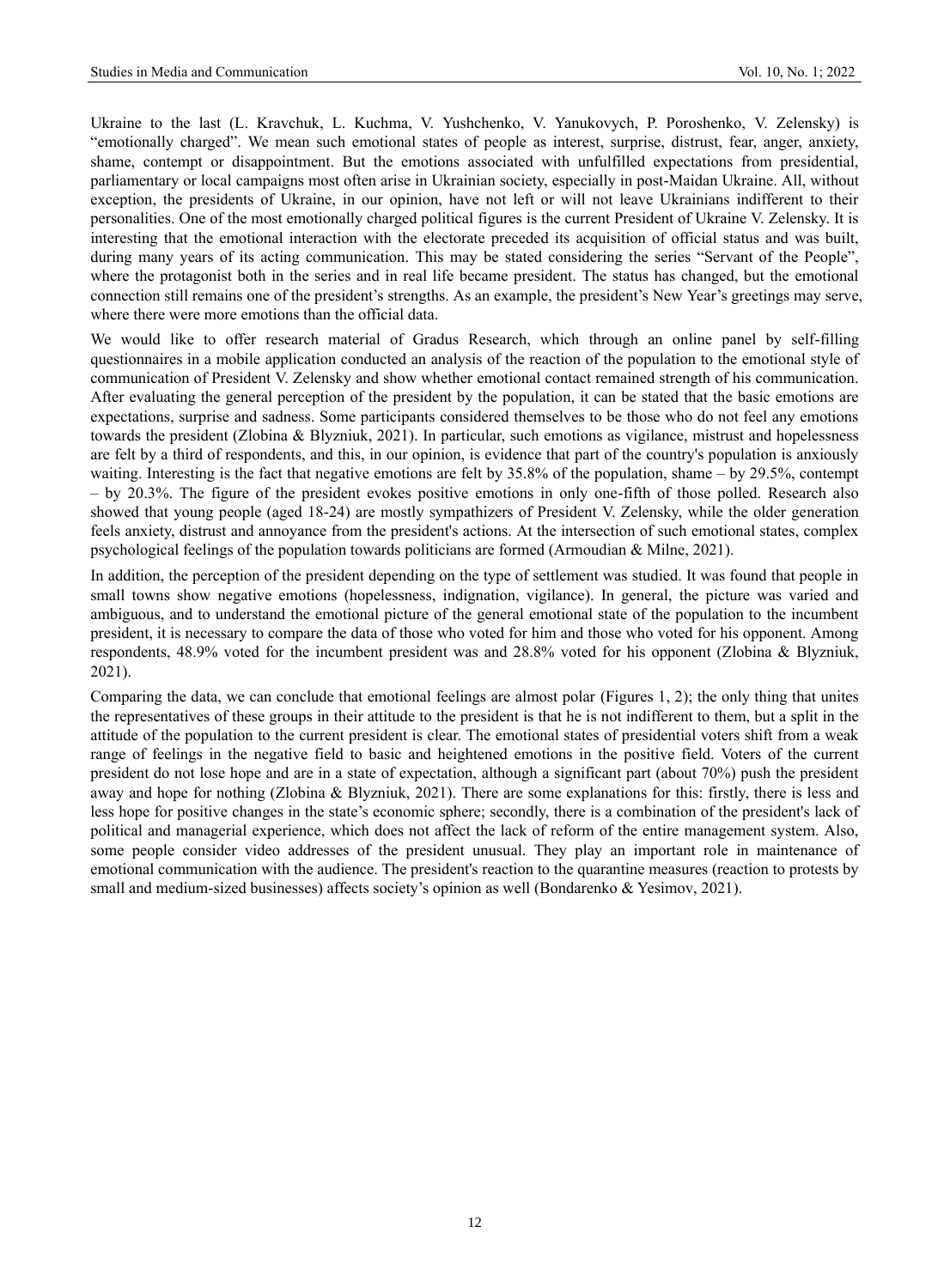

Figure 1. Basic emotions evoked by President Zelensky in the population Source: Zlobina & Blyzniuk, 2021



Figure 2. Derivative emotions evoked by President Zelensky in the population

## Source: Zlobina & Blyzniuk, 2021

A special place in the marketing of impressions as a tool for building emotional connections is taken by political sentiments (Zlobina & Blyzniuk, 2021), in which society and political feelings are constantly present. Emotional marketing technologies affect instant emotions and they are successfully implemented into Ukrainian realia making impact on the feeling of nostalgia. Emotional marketing explains the feeling of time changing, which is reflected through the specific cultural codes and traditions. Therefore, in the Ukrainian post-Maidan realities, there is such a large number of nostalgic for the past population, which is a fairly high percentage of the electorate. Political sentiment is a multilevel structure that includes socio-political factors, their assessment and willingness to act. That is, political sentiments arise on the basis of the reaction to socio-political events, which we identified through the emotional state of the population.

That is, political sentiments can generate opposite movements (spontaneous, impulsive) and change the psychology of cohesion of certain groups in general. But political attitudes can be neutral (e.g., apathy, loss of interest in politics), positive (e.g., active participation in politics, enthusiasm, anticipation of election victory, heroism of certain individuals), and negative (which reflect inconsistencies in political expectations; this condition contributes to the conflicts development, leads to crises). In addition, negative attitudes can create political immobility (political passivity) in the population and indifference, political conformism, political boycott and lack of feeling that citizens will be realized, which can be observed in Ukrainian realities (Bondarenko et al., 2021).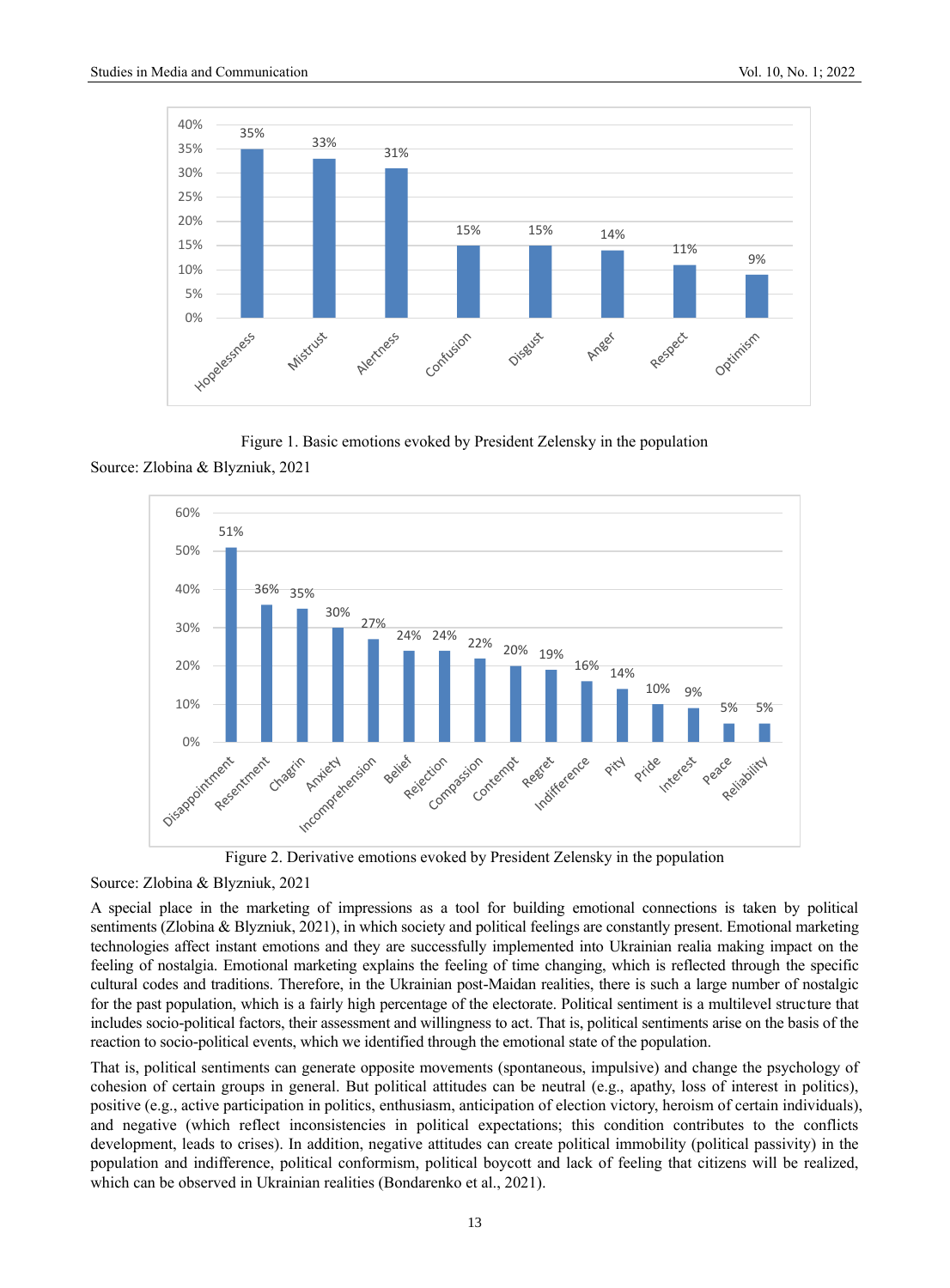All political regimes try to predict the mood of the population, and thus, if necessary, to control it. For example, spreading myths or giving promises during elections is a kind of populism that has become a trend of many politicians not only in Ukraine. A clear example of the protest mood is the fact that a third of Americans voted for J. Biden in the election, guided by the protest mood against D. Trump (Scribano, 2021). A similar picture could be seen in the last presidential election in Ukraine since some people voted not so much for V. Zelensky as against P. Poroshenko.

As for political feeling, it is the emotional attitude of the individual to political processes. Political feelings are the greatest object of manipulation, because the feelings themselves are mobile and "pliable" and they easily change shape or are subject to certain actions. As Z. Bauman (2016) points out, it is best to persuade and conquer the masses not with facts (evidence) but with emotions. In the field of feelings, it is best to create a chain reaction of "infection" and an epidemic of feelings. Therefore, politicians (political technologists) "swing" the political sphere, for example, through the coverage of conflicts, political scandals, terrorist attacks. It should be noted that often, in order to "swing" the emotional sphere in the political sphere, crises are artificially created by anomalous, unusual situations (Hemker et al., 2021).

One of the dangerous feelings in the political sphere is fear which is a negative emotional process that motivates the behavior of the population and a tool of governance. Fear is a basic emotion that is associated with the threat of destruction and personal safety (for example, instilling fear through the coronavirus, and in the absence of objective, mobile and transparent information, this condition only intensifies, causing distrust of the ruling team). The primary way to manage fear is to have objective information. As J. W. Whitehead (2012) points out, fear evokes a policy of fear whose sole purpose is to disorient and divide society. Therefore, fear can be called the core of modern politics. The government either eliminates the feeling of fear, or vice versa – uses such an emotional state to consolidate their positions. In such cases, the state and its structures first impose various fears on society, and then act as the only legitimate force that can protect people and society as a whole. Under the pressure of fear, society can easily agree to any government measures for solving problems, sometimes even up to the restriction of their rights and freedoms.

It is fear that can reformat politics. According to P. Dutkevich and D. Kazarinova (2017), fear:

- 1) became a projection of political will that changes the existing order;
- 2) strengthens power relations, and thus forms a new political dogma / super-ideology;
- 3) generates alternative legitimacy for state power.

In this state of affairs, there is an order called "new regnum" which begins with "fear as a politician". That is, fear becomes the essence of modern politics, squeezing out all other sources of legitimation of power. In our opinion, the government is not trying to eliminate the causes of fear, but on the contrary, is using it to consolidate its pro-government positions. Fear-based politics is rooted in the political sphere of society through political parties and electoral politics. In modern Ukrainian realities, fear is a motivated, decisive emotion in the political sphere. Ukrainian society "feels" through the use of manipulative technologies by public authorities, various social fears such as fear of instability in society, fear of occupation of the state, of the threat of default, of economic crisis, job loss, rising prices, global financial crisis, accidents and disasters.

It is important to note that fear can also play a mobilizing role and be the center, the core of the viability of collective (social) renewal. For example, fear of aggression mobilizes people, which is demonstrated by the volunteer movement, that became an important, effective and influential component of civil society in the post-Maidan period (Scribano, 2021). All this contributes to the emergence of barriers to the image of the state, which "exposes" the problem fields of Ukraine. The problem field can be manifested in the slowdown in the particular social sphere development or in the deviation from the optimal path of its development, which can affect the risk of conflict in any area of society. It could be noted that a typical negative stereotype of Ukraine is endemic corruption, which belongs to the problem field of the state (Palacio et al., 2021). Based on the above, for the emotional marketing development and image of Ukraine, first of all it is necessary to establish an effective response and preventive measures for integrated risks for Ukraine (Bobrovska et al., 2020). In this case, it is about the problems of public administration, namely its inefficiency.

#### **4. Conclusions**

The modern political process is replete with examples of the influence of emotions on politics, although in Ukrainian political science the phenomenon of emotions and their effect on political processes has been insufficiently studied. Almost all episodes of politics are accompanied by emotional experiences. Emotions are manifested both during tragic events (wars, revolutions, cataclysms) and in peacetime. They are speeches by presidents, parliamentary debates, negotiations. Emotions are especially important in post-conflict societies and have a direct impact on political processes and the course of institutional reforms.

In general, under the influence of emotions a person quickly makes decisions and chooses those options that are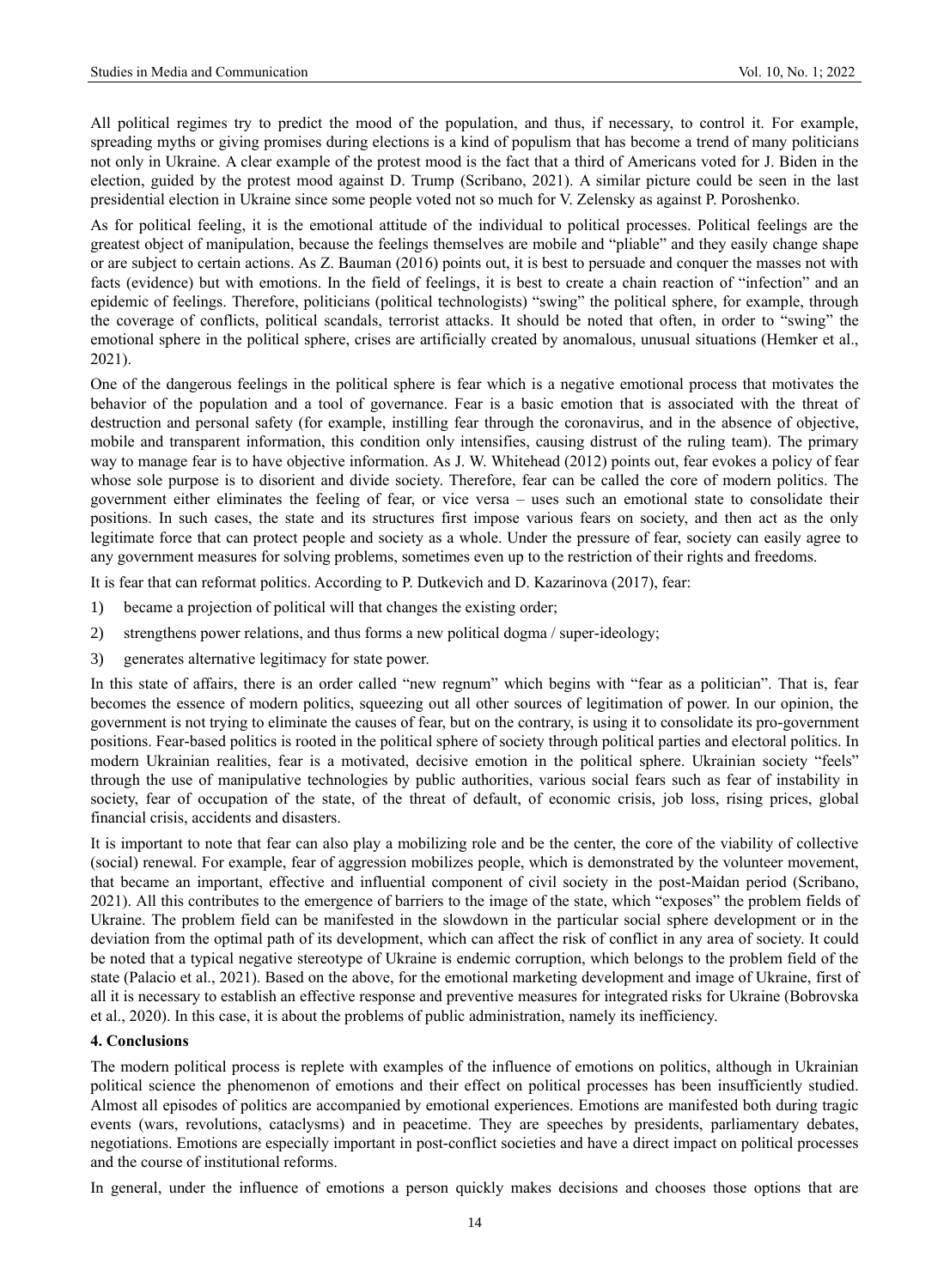"beneficial" or suits them. Emotions are reflected in decisions influencing the perception of values, the population has a sense of choice, forming the image of political leader, party, party, states at the international level. Based on analytical research, it is determined that emotions are an indicator of the political situation in the country. In modern Ukrainian realities, today fear is a motivated, decisive emotion in the political sphere. Ukrainian society "feels" through the use of appropriate technologies various social fears and anxiety of instability in society, threats of default, the onset of economic crisis and so on. It is important to note that fear can also play a mobilizing role and to be the center, the core of the collective (social) viability renewal (for example, fear of aggression mobilizes people).

Thus, impression marketing (emotional marketing) is a technology of promoting a political product, which is aimed at building an emotional connection. Impression marketing aims to force the electorate to accept the emotional connection between government and society. Addressing emotions, marketing impressions, adjusts and pushes the electorate to the emotional rhythm of information perception. The use of such technologies in the political sphere leads to "fear as politics".

## **References**

- Armoudian, M., & Milne, B. (2021). The politics of blame: Mass media messages and political violence during peace negotiations. *Journalism, 22*(9), 2182-2202. https://doi.org/10.1177/1464884919860280
- Barkov, S. A., Dorokhina, О. V., Markeeva, A. V., & Maximov, A. A. (2020). Dynasties and brand names in the political sphere of the post-industrial society. *RUDN Journal of Sociology, 20*(4), 801-820. https://doi.org/10.22363/2313-2272-2020-20-4-801-820
- Bauman, Z. (2016). Behind the world's crisis of humanity. Al Jazeera. https://www.aljazeera.com/program/talk-to-al-jazeera/2016/7/23/zygmunt-bauman-behind-the-worlds-crisis-of-hu manity
- Bobrovska, O. Y., Drobot, I. O., Nadyuk, Z. O., Hrytsko, R. Y., & Pokataev, P. S. (2020). Modern theories of public administration: Experience for Ukraine. *Journal of the National Academy of Legal Sciences of Ukraine, 27*(4), 107-120. https://doi.org/10.37635/jnalsu.27(4).2020.107-120
- Bondarenko, S., Tkach, I., Drobotov, S., Mysyk, A., & Plutytska, K. (2021). National resilience as a determinant of national security of Ukraine. *Journal of Optimization in Industrial Engineering, 14*(1), 111-117. https://doi.org/10.22094/JOIE.2020.677837
- Bondarenko, V., & Yesimov, S. (2021). Public opinion as an assessment criterion of the public administration activities. *Social and Legal Studios, 4*(14), 39-45. <https://doi.org/10.32518/2617-4162-2019-1-39-45>
- Burukin, V., Vezlomtsev, V., Vezlomtseva, S., & Zarubina, O. (2021). Correlation of social mechanisms of corruption and social climate. *E3S Web of Conferences, 258,* article number 05022. https://doi.org/10.1051/e3sconf/202125805022
- Cervera, A., Mollá, A., & Calderóoan, H. (2000). Market orientation: A framework for public institutions. *Journal of Nonprofit and Public Sector Marketing, 7*(1), 3-23. https://doi.org/10.1300/J054v07n01\_02
- Dutkevich, P., & Kazarinova, D. B. (2017). Fear as a policy. *Polis. Political Studies, 4*, 8-21.
- El Issawi, F. (2021). Media pluralism and democratic consolidation: A recipe for success? *International Journal of Press/Politics, 26*(4), 861-881. https://doi.org/10.1177/19401612211010480
- Hemker, S., Herrando, C., & Constantinides, E. (2021). The transformation of data marketing: How an ethical lens on consumer data collection shapes the future of marketing. *Sustainability (Switzerland), 13*(20). https://doi.org/10.3390/su132011208
- Hobbs, J. (2021). Cosmopolitan sentiment: Politics, charity, and global poverty. *Res Publica, 27*(3), 347-367. https://doi.org/10.1007/s11158-020-09478-w
- Lebedynets, I. S., & Zhurakivska, Yu. M. (2021). Features of establishment and development of motivational culture at enterprises in modern economic conditions. *Scientific Bulletin of Mukachevo State University. Series "Economics", 8*(3), 93-101. [https://doi.org/10.52566/msu-econ.8\(3\).2021.93-101](https://doi.org/10.52566/msu-econ.8(3).2021.93-101)
- Madani, F., Seenivasan, S., & Ma, J. (2021). Determinants of store patronage: The roles of political ideology, consumer and market characteristics. *Journal of Retailing and Consumer Services, 63*, article number 102691. https://doi.org/10.1016/j.jretconser.2021.102691
- Moisi, D. (2009). *Geopolitics of emotion: How cultures of fear, humiliation, and hope are reshaping the world*. New York: Doubleday.